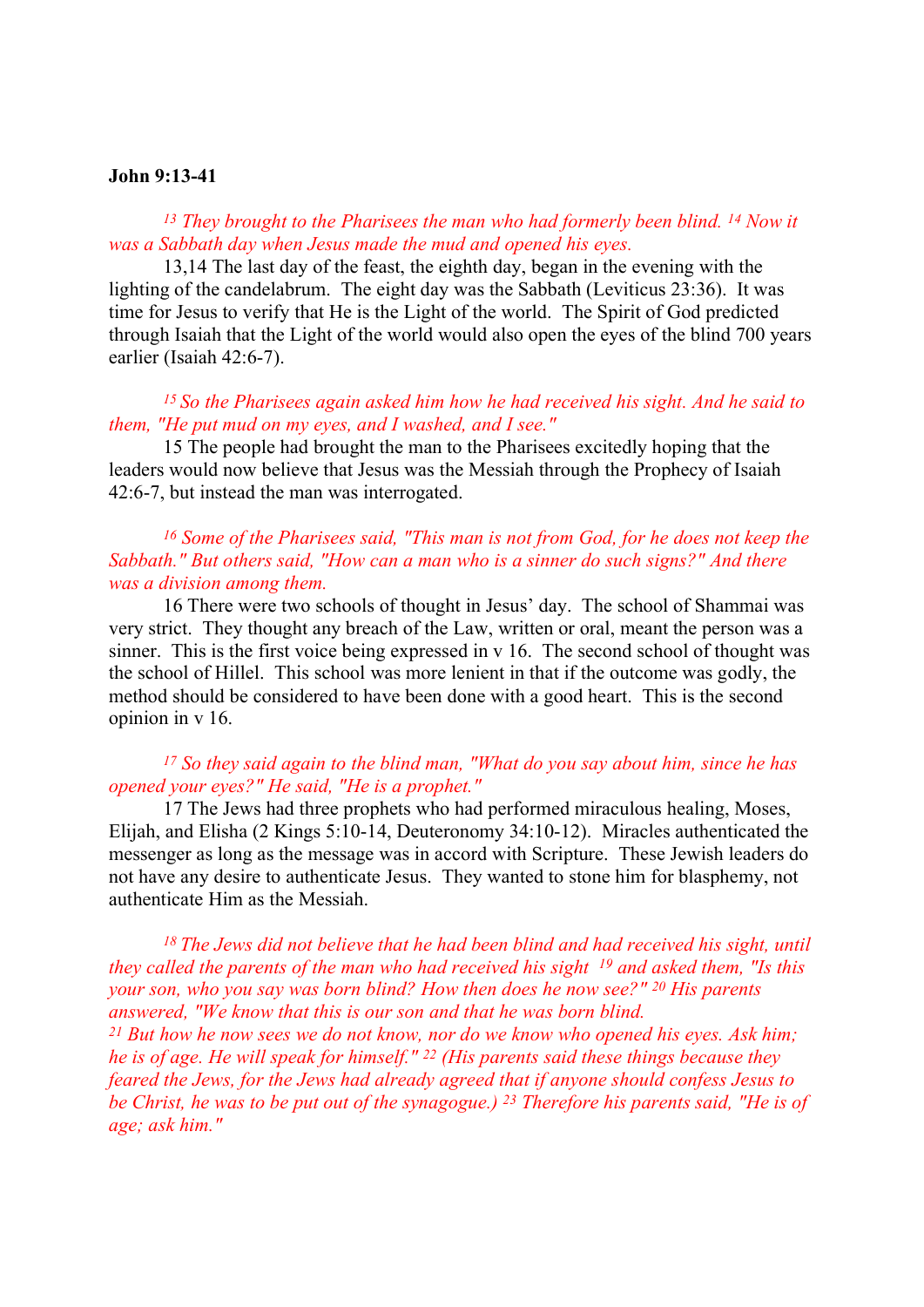18-23 They know the implications and the connections with Scripture, so they just refused to believe. They thought the parents of the blind man would verify that this was all a fraud perpetrated by believers in Jesus. The parents would not answer because they feared the Jews. The fear of the parents highlights one of the fundamental reasons in John why many do not believe. They fear people more than God (John 5:44, 12:42-43).

### $24$  So for the second time they called the man who had been blind and said to him, "Give glory to God. We know that this man is a sinner."

24 The phrase "Give glory to God" is a phrase from Joshua when Achan was singled out by lot as the man who through disobedience has caused so much trouble for Israel (Joshua 7:19).

## <sup>25</sup> He answered, "Whether he is a sinner I do not know. One thing I do know, that though I was blind, now I see."

 25 When people refuse to believe you, just repeat the facts. This is where the author of Amazing Grace got that line, "was blind but now I see."

## <sup>26</sup> They said to him, "What did he do to you? How did he open your eyes?" <sup>27</sup> He answered them, "I have told you already, and you would not listen. Why do you want to hear it again? Do you also want to become his disciples?"

 26 It was now obvious they did not want to become his disciples. They did not even want the truth. They refused to hear it.

## $28$  And they reviled him, saying, "You are his disciple, but we are disciples of Moses. 29 We know that God has spoken to Moses, but as for this man, we do not know where he comes from."

 28,29 In their blindness and self-righteousness the Pharisees could not see this sign, because they would have to acknowledge that they are blind and need to see anew again.

 $30$  The man answered, "Why, this is an amazing thing! You do not know where he comes from, and yet he opened my eyes. 31 We know that God does not listen to sinners, but if anyone is a worshiper of God and does his will, God listens to him. <sup>32</sup> Never since the world began has it been heard that anyone opened the eyes of a man born blind.  $33$  If this man were not from God, he could do nothing."

 30-33 If we are worshippers of God and seek His will in our lives, how could God not answer a prayer that is in accord with His will (Psalm 34:15)? We are utterly dependent on God and can't accomplish anything for his Kingdom apart from Him (John 15:5).

<sup>34</sup> They answered him, "You were born in utter sin, and would you teach us?" And they cast him out.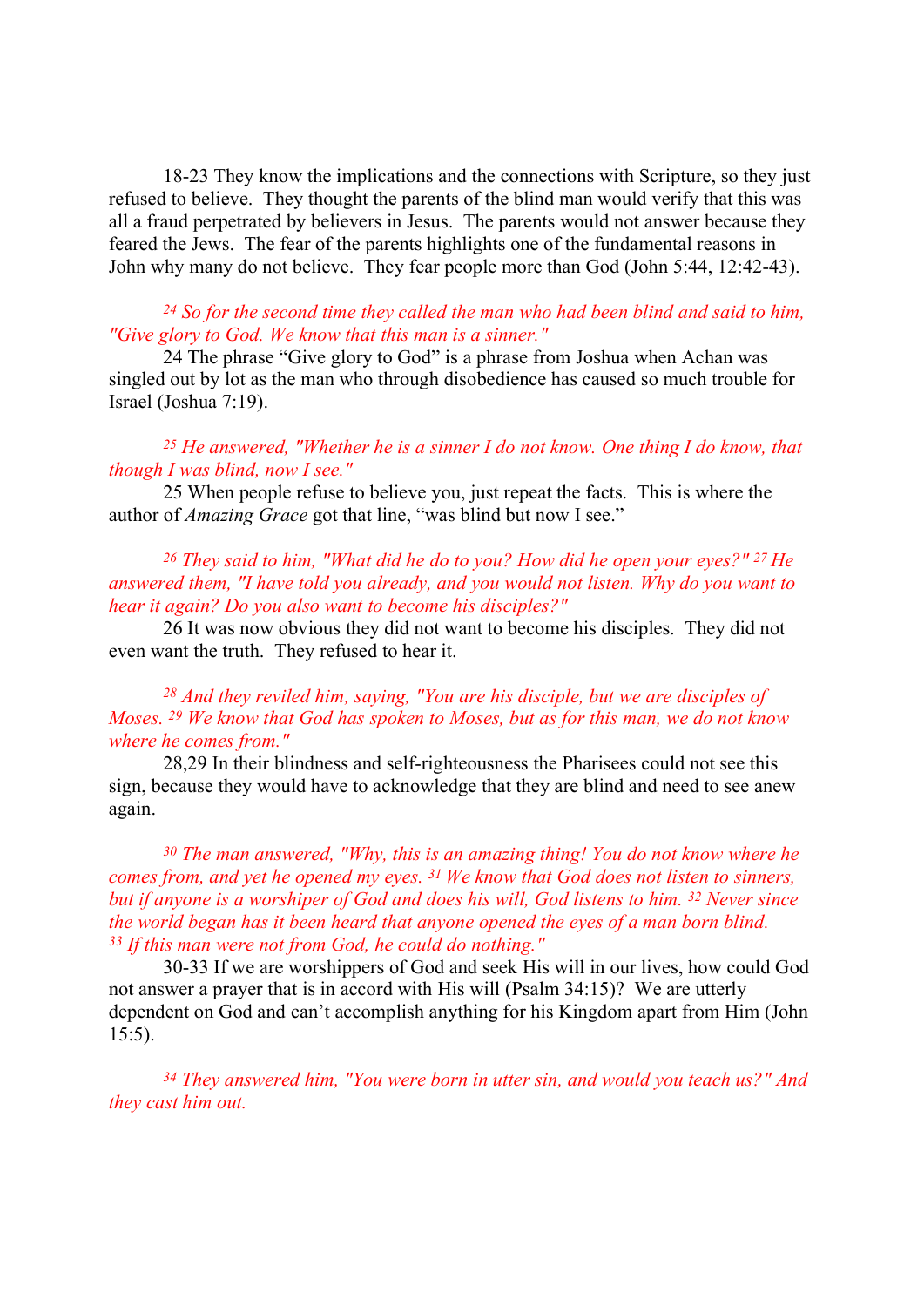34 In their blind pride they could not recognize how they were born in sin as well (Psalm 51:5). The man was cast out, but he could not trade what Jesus did for him because of the fear of man and he stood his ground in the Truth (Luke 18:28-30). The trade is this world for eternity.

## $35$  Jesus heard that they had cast him out, and having found him he said, "Do you believe in the Son of Man?"

 35 Jesus searches out those the world rejects. He finds the ones that are thrown out (1 Corinthians 1:26). Jesus healed his physical problem and now He is about to heal the man's spiritual problem. The Son of Man is a reference to Daniel 7:13-14. He is the One who will reign forever.

#### $36$  He answered, "And who is he, sir, that I may believe in him?"

 36 The man was convinced that if his healer was not the Messiah, he could certainly tell him where he could find him.

## $37$  Jesus said to him, "You have seen him, and it is he who is speaking to you."  $38$ He said, "Lord, I believe," and he worshiped him.

 37,38 Jesus found this man and revealed Himself to the man, all the man had to do was believe, and in believing he had received the spiritual revelation of salvation (Romans 10:8-11).

## $39$  Jesus said, "For judgment I came into this world, that those who do not see may see, and those who see may become blind."

 39 Jesus tells us that this physical healing is a picture of the spiritual need. Acknowledging you are spiritually blind is like acknowledging you are poor in spirit (Matthew 5:3).

# <sup>40</sup> Some of the Pharisees near him heard these things, and said to him, "Are we also blind?" 41 Jesus said to them, "If you were blind, you would have no guilt; but now that you say, 'We see,' your guilt remains.

 40 If you have to ask the question, guess what? You are indeed blind. Now you just need to realize it and humble yourself to ask for the light of the world to light up your darkness. The blind do not know any better and God does not hold it against them. It is those who say they can see that are held accountable. They had the Word of God that they should have been convicted by, but they justified everything they did (Luke 16:15). They said they could see, but they rejected the Son of God. Their guilt remained.

#### **Ouestions**

(Jory – ask some questions about the text that get to the key points.)